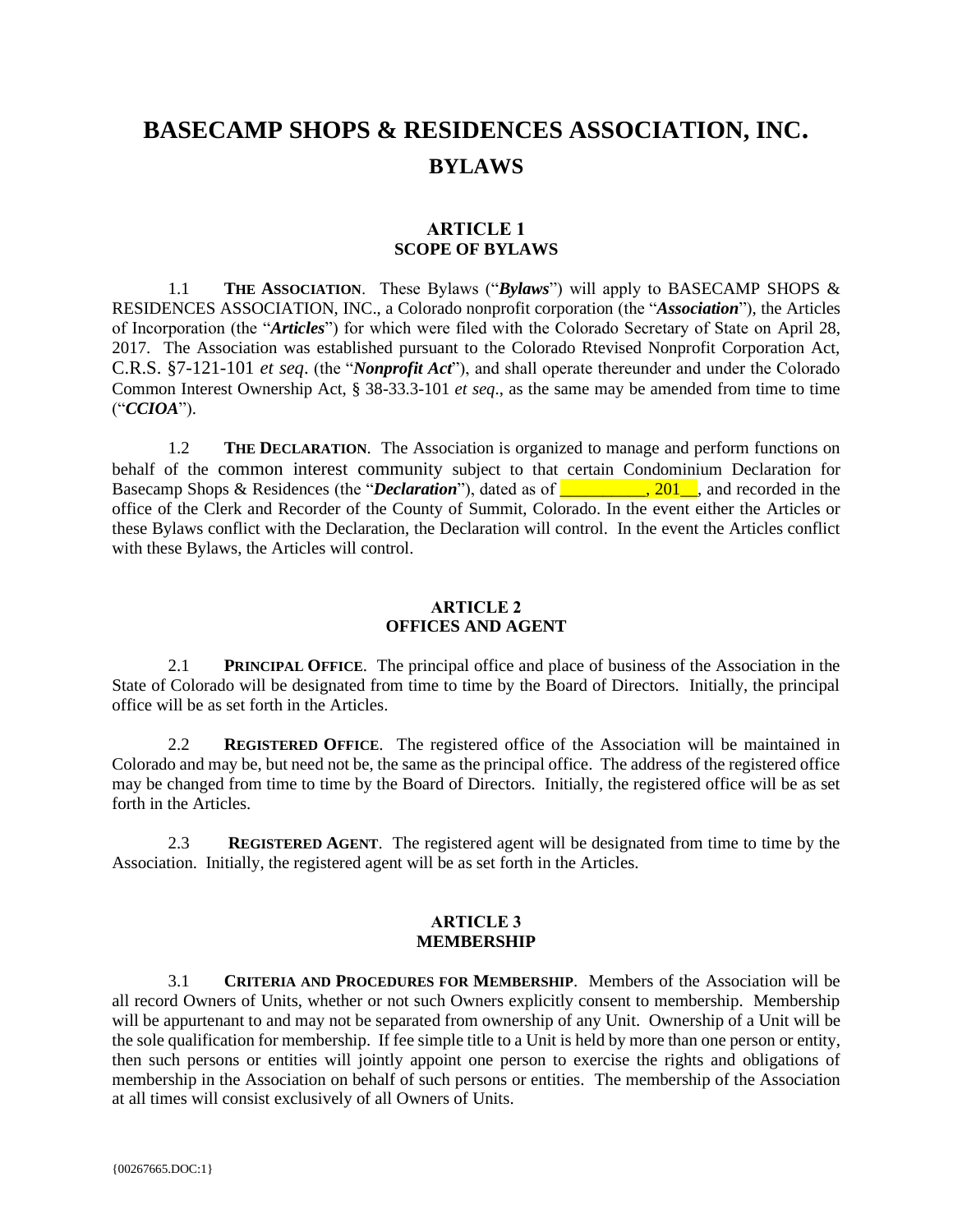3.2 **CONSIDERATION FOR MEMBERSHIP**. No consideration is required to become a Member of the Association. Rather, as set forth above, membership will accrue automatically to all Owners of Units. Though no consideration is required to become a Member, the Association may levy monetary Assessments and fines on Members as set forth in the Declaration and the documents promulgated by or for the Association thereunder.

3.3 **RIGHTS AND OBLIGATIONS OF MEMBERS**. The rights and obligations of Members regarding voting, including those issues on which various Members may vote, are as set forth in Section 9.3 of the Declaration, which will control the terms and conditions of voting by Members in the Association.

3.4 **TRANSFER OF MEMBERSHIP**. Membership will be appurtenant to and may not be separated from ownership of any Unit. Membership may not be transferred other than by transfer of an interest in the Unit to which the membership is appurtenant, as set forth in the Declaration.

3.5 **RESIGNATION**. A Member may not resign at any time.

3.6 **TERMINATION OR SUSPENSION**. A Member will cease to be a Member only when such Member no longer owns a Unit. Such termination of membership does not relieve the Member from any obligations the Member may have to the Association as a result of obligations incurred or commitments made prior to termination. The Board of Directors may suspend the voting rights of a Member as set forth in the Declaration so long as the provisions for notice and hearing as set forth in Article 12 below are satisfied. Any proceeding challenging a suspension (including a proceeding in which defective notice is alleged) must be commenced within one (1) year after the effective date of the suspension. Suspension of voting rights in no way relieves a Member from the obligation to pay any Assessment properly imposed by the Board of Directors in accordance with the Declaration.

3.7 **LIMITATIONS ON USE OF MEMBERSHIP LIST**. Unless the Board of Directors gives its consent, the Association's membership list or any part thereof may not be: (a) obtained or used by any person for any purpose unrelated to the Association or the property subject to the Declaration; (b) used to solicit money or property unless such money or property will be used solely to solicit the votes of the Members in an election by the Association; or (c) sold to or purchased by any person.

# **ARTICLE 4 MEMBERSHIP MEETINGS**

4.1 **ANNUAL MEETING**. There will be an annual meeting of the Members of the Association. The annual meeting of the Members will be held at a time, date and place established by resolution of the Board of Directors each year for the purpose of electing Directors of the Association and for the transaction of such other business as may come before the meeting.

4.2 **REGULAR MEETINGS**. Regular membership meetings may be held at a time, date and place stated in or fixed in accordance with a resolution of the Board of Directors.

4.3 **SPECIAL MEETINGS**. Special meetings of the Members may be called at any time by the President, the Board of Directors or by Members holding at least twenty percent (20%) of all Voting Interests in the Association. When calling special meetings, Members must make a written demand on the Board of Directors to notify the membership of the time, place and purpose of the special meeting. The purpose of any special meeting of the Members must be stated in the notice of the meeting to the membership. Only business within the purpose or purposes described in the notice of the meeting may be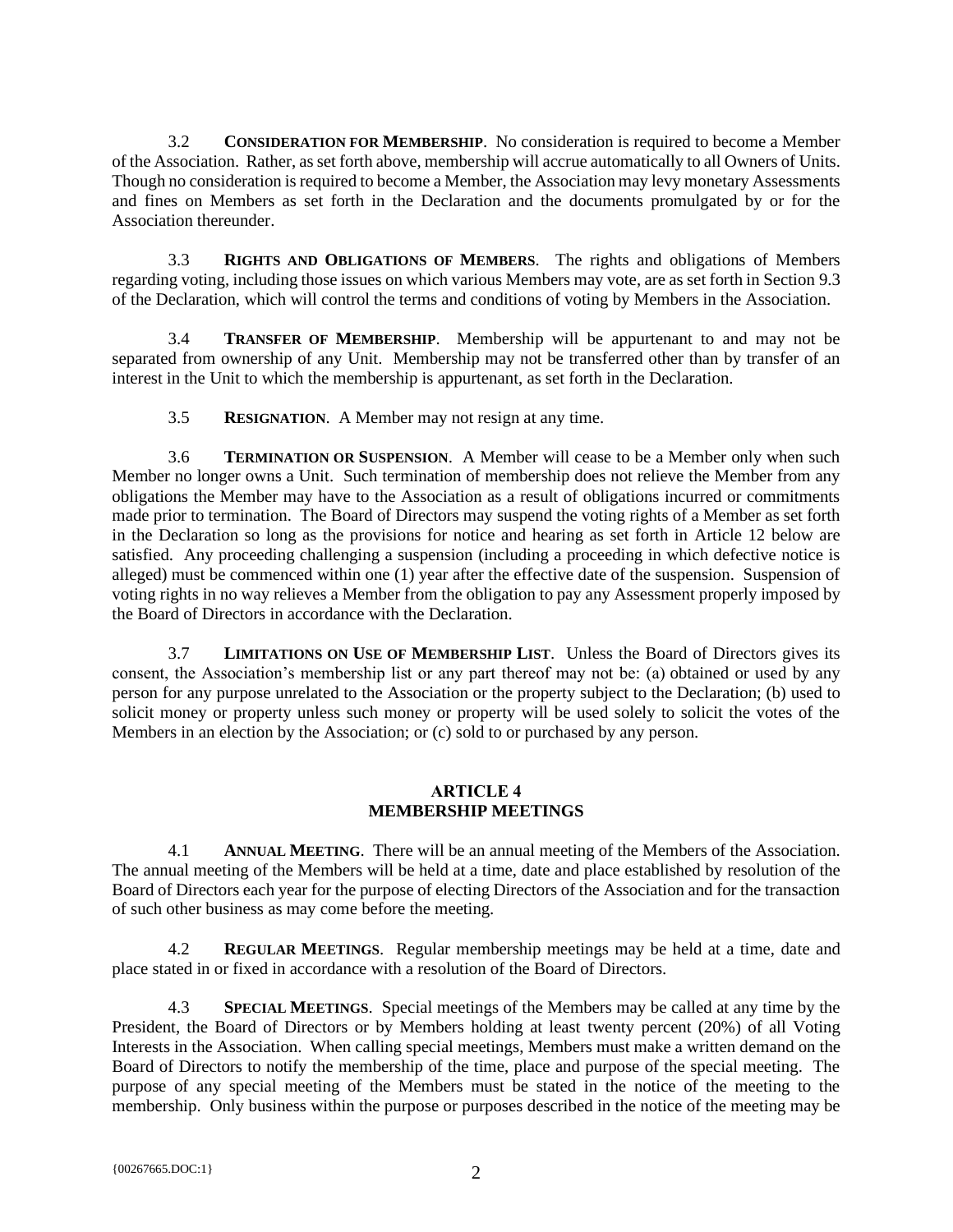conducted at a special meeting of Members. Special meetings will be held at such time and place as may be designated by the authority calling such meeting.

4.4 **COURT ORDERED MEETINGS**. A Member may apply to the Colorado district court located in Summit County, Colorado, to seek an order that a membership meeting be held: (a) if an annual meeting was not held within six (6) months after the close of the Association's most recently ended fiscal year or fifteen (15) months after its last annual meeting, whichever is earlier; (b) if after such Member participated in a proper demand on the Board of Directors for a special meeting, notice of the special meeting was not given within thirty (30) days after the date of the demand; or (c) if after such Member participated in a proper demand on the Board of Directors for a special meeting, the special meeting was not held in accordance with the demand.

4.5 **PLACE OF MEETING**. The entity or person(s) calling for a meeting, whether the Board of Directors or a group of Members, may designate any place in Frisco, Colorado, as the place for the meeting. If no designation of place is made in the notice thereof to the membership, the place of meeting will be the principal office of the Association.

<span id="page-2-0"></span>4.6 **NOTICE OF MEETINGS**. Notice must be given to each Member entitled to vote at a meeting in a fair and reasonable manner. The method of notice will be as set forth in Section [12.1](#page-13-0) below. Notice must state the place, date and hour of the meeting and must be given not less than ten (10) nor more than fifty (50) days before the date of the meeting.

Notice of a special or regular meeting must include a description of the purpose or purposes of the meeting. Notice of an annual meeting need not include a description of the purpose or purposes of the meeting, except that the purpose or purposes must be stated with respect to: (a) any proposed amendment to or restatement of the Articles, these Bylaws or the Declaration; (b) any proposed merger of the Association with another entity; (c) any proposed sale, lease, or exchange of all or substantially all of the property of the Association; (d) any proposed dissolution of the Association; or (e) any other purpose for which a statement of purpose is required by the Nonprofit Act. When giving notice of an annual, regular or special meeting, the Association will provide notice of a matter a Member intends to raise at the meeting if the Board of Directors receives notice of such intention at least ten (10) days before the Association gives notice of the meeting.

4.7 **ADJOURNMENT OF MEETING**. At any meeting of the Members, a vote of the majority of the Members present may adjourn the meeting to another time. When a meeting is adjourned to another date, time or place, notice need not be given of the new date, time or place if the new date, time or place of such meeting is announced before adjournment of the meeting at which the adjournment is taken. At the adjourned meeting the Association may transact any business that may have been transacted at the original meeting. As used in these Bylaws, the phrase "*majority vote of the Members*" means a vote of more than fifty percent (50%) of the Voting Interests of such Members entitled to vote.

4.8 **WAIVER OF NOTICE**. A Member may waive notice of a meeting before or after the time and date of the meeting by a writing signed by such Member. Such waiver should be delivered to the Association for filing with the corporate records, but this delivery and filing will not be conditions to the effectiveness of the waiver. Further, by attending a meeting either in person or by proxy, a Member waives objection to lack of notice or defective notice of the meeting unless the Member objects at the beginning of the meeting to the holding of the meeting or the transaction of business at the meeting because of lack of notice or defective notice. By attending the meeting, the Member also waives any objection to consideration at the meeting of a particular matter not within the purpose of purposes described in the meeting notice unless such Member objects to considering the matter when it is presented.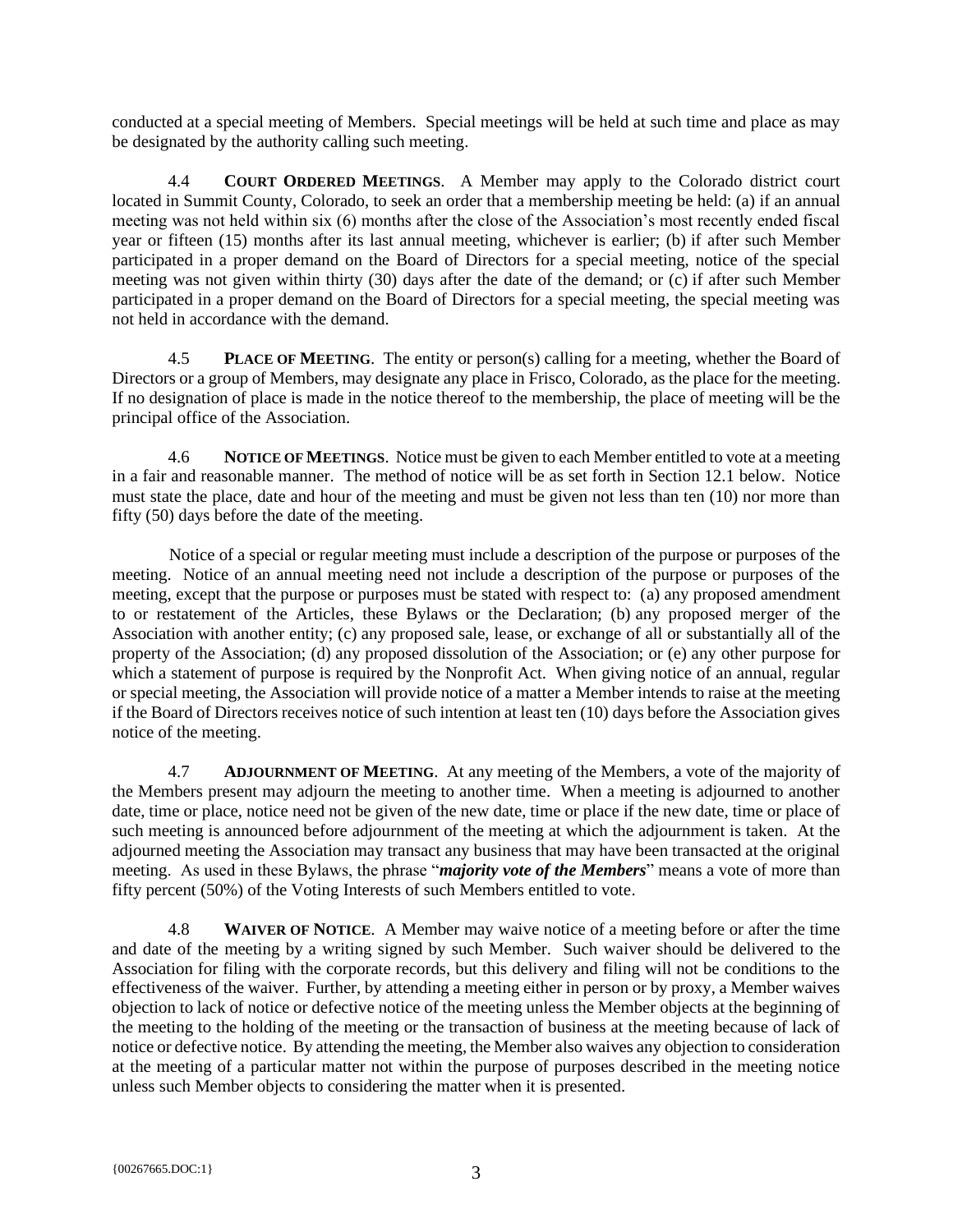4.9 **TYPES OF COMMUNICATION IN LIEU OF ATTENDANCE**. Any or all of the Members may participate in an annual, regular or special meeting by, or the meeting may be conducted through the use of, an electronic or telephonic communication method whereby the Member may be heard by the other Members and may hear the deliberations of the other Members on any matter properly brought before the Members; or by participating in "real time" e-mail communication in which all Members are participating in this form of communication. The vote of such Member shall be counted and the presence noted as if that Member was present in person on that particular matter.

## 4.10 **ACTION BY MEMBERS WITHOUT MEETING**.

<span id="page-3-0"></span>(a) Any action required or permitted to be taken at a meeting of the Members may be taken without a meeting if Members entitled to vote thereon unanimously agree and consent to such action in writing; provided, however, that no action taken pursuant to this Section [4.10](#page-3-0) shall be effective unless writings describing and consenting to the action, signed by all Members entitled to vote thereon and not revoked, are received by the Association within sixty (60) days after the date the earliest dated writing describing and consenting to the action is received by the Association.

(b) Action taken pursuant to this Section [4.10](#page-3-0) shall be effective when the last writing necessary to effect the action is received by the Association, unless the writings describing and consenting to the action state a different effective date. The record date for determining Members entitled to take action without a meeting under this Section [4.10](#page-3-0) is the first date upon which the Association receives a writing consenting to such action.

(c) Any Member who has provided a written consent to an action taken pursuant to this Section may revoke such consent by a writing signed and dated by the Member describing the action and stating that the Member's prior consent thereto is revoked, provided that such writing is received by the Association before the last writing necessary to effect the action is received by the Association.

(d) All communications under this Section may be transmitted or received by the Association by electronically transmitted facsimile, e-mail, or other form of wire or wireless communication, provided that the Association receives a complete copy of such communication, including a copy of the Member's signature. All such actions will have the same effect as action taken at a meeting, and shall be filed with the minutes of the meetings of the Members.

4.11 **FIXING OF RECORD DATE**. For the purpose of: (a) determining Members entitled to notice of or to vote at any meeting of Members or any adjournment thereof; or (b) making a determination of Members for any other proper purpose, the Board of Directors may fix a future date as the record date for any such determination of Members. Such date, in any case, may not be more than seventy (70) days nor less than ten (10) days prior to the date on which the particular action requiring such determination of Members is to be taken. If no record date is fixed by the Directors, the record date will be the day before the notice of the meeting or other action is given to Members. When a determination of Members entitled to vote at any meeting of Members is made as provided in this Section, such determination will apply to any adjournment thereof unless the Board of Directors fixes a new record date, which it must do if the meeting is adjourned to a date more than one hundred twenty (120) days after the date fixed for the original meeting. Unless otherwise specified when the record date is fixed, the time of day for such determination will be as of the Association's close of business on the record date.

Notwithstanding the above, the record date for determining the Members entitled to action without a meeting or entitled to be given notice of action so taken will be the date a writing upon which the action is taken is first received by the Association. The record date for determining Members entitled to demand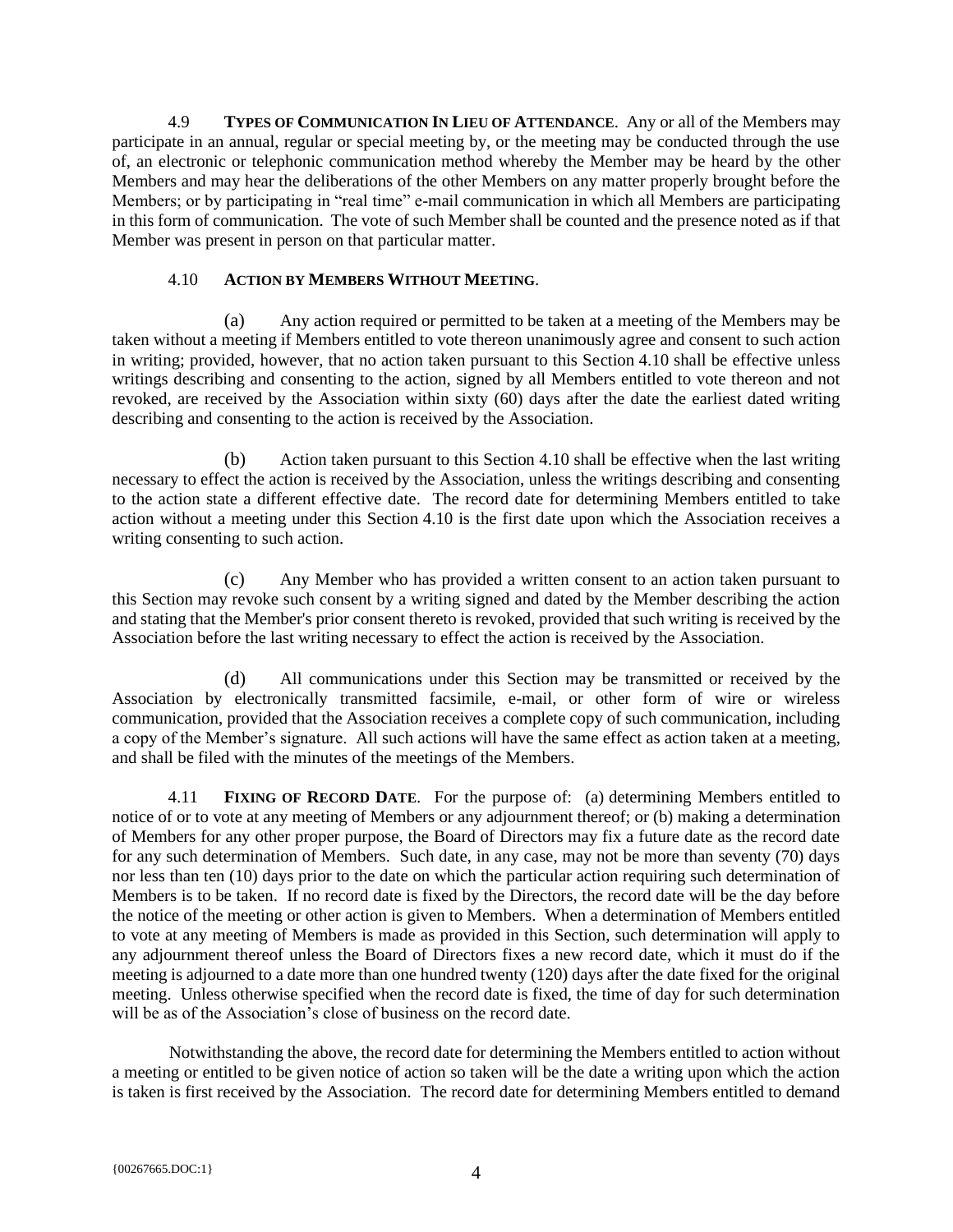a special meeting will be the date of the earliest of any of the demands pursuant to which the meeting is called.

# **ARTICLE 5 MEMBERSHIP AND MORTGAGEES VOTING**

5.1 **VOTING ENTITLEMENT**. As set forth in the Declaration, certain action of the Association must be taken, and other action of the Association may be taken, by a vote of the Members and, in some instances, First Mortgagees. The allocation of voting rights to Members and First Mortgagees, the matters on which a vote of Members and First Mortgagees must or may be taken, and the number of votes required to constitute an affirmative vote or for action pursuant thereto to be taken will be as set forth herein and in the Declaration.

5.2 **VOTING LISTS**. After a record date is fixed for a membership meeting or for determining the Members entitled to vote by written ballot, the Board of Directors will make, at the earlier of ten (10) days before such meeting or two (2) business days after notice of the meeting has been given, a complete list of the Members entitled to be given notice of such meeting or any adjournment thereof. The list will be arranged in alphabetical order and will show the name and address of each Member and number of votes to which each Member is entitled. For the period beginning ten (10) days prior to the meeting and continuing through the meeting and any adjournment thereof, this list will be kept on file at the principal office of the Association. Such list will be available for inspection on written demand by any Member or the Member's agent or attorney during regular business hours during the period available for inspection. Any Member or the Member's agent or attorney may copy the list during regular business hours, at its own expense, during the period it is available for inspection.

If the list is prepared in connection with a written ballot, the list will be available for inspection beginning on the date the first written ballot is delivered and continuing through the time when such written ballots must be received by the Association in order to be counted.

5.3 **QUORUM AND MANNER OF VOTING**. Except as otherwise provided in the Declaration or otherwise required by CCIOA or the Nonprofit Act, Members with at least fifty percent (50%) of the Voting Interests entitled to be cast on a matter will constitute a quorum for action on the matter. If, and only if, a quorum exists and is present, such matter will be approved by a vote of Members with more than fifty percent (50%) of such votes, unless a greater number of votes is required by law, the Articles, the Declaration or these Bylaws. Only Members eligible to vote may cast proxies for other Members and only Members eligible to vote may be considered present. Upon the request of one or more Members, a vote on any other issue on which all Members are entitled to vote shall be by secret ballot.

5.4 **PROXIES**. Votes allocated to a Unit may be cast pursuant to a proxy duly executed by a Member. If a Unit is owned by more than one (1) person or entity, each Member may vote or register protest to the casting of votes by the other Members through a duly executed proxy filed with the Board of Directors before or at the time of the meeting. A Member may not revoke a proxy given pursuant to this Section except by actual notice of revocation to the person presiding over a meeting of the Association. A proxy is void if it is not dated or purports to be revocable without notice. A proxy terminates eleven (11) months after its date, unless it specifies a shorter term.

The death or incapacity of the Member appointing a proxy does not affect the right of the Association to accept the proxy's authority unless notice of the death or incapacity is received by the Board of Directors or an agent authorized to tabulate votes before the proxy exercises its authority under the appointment.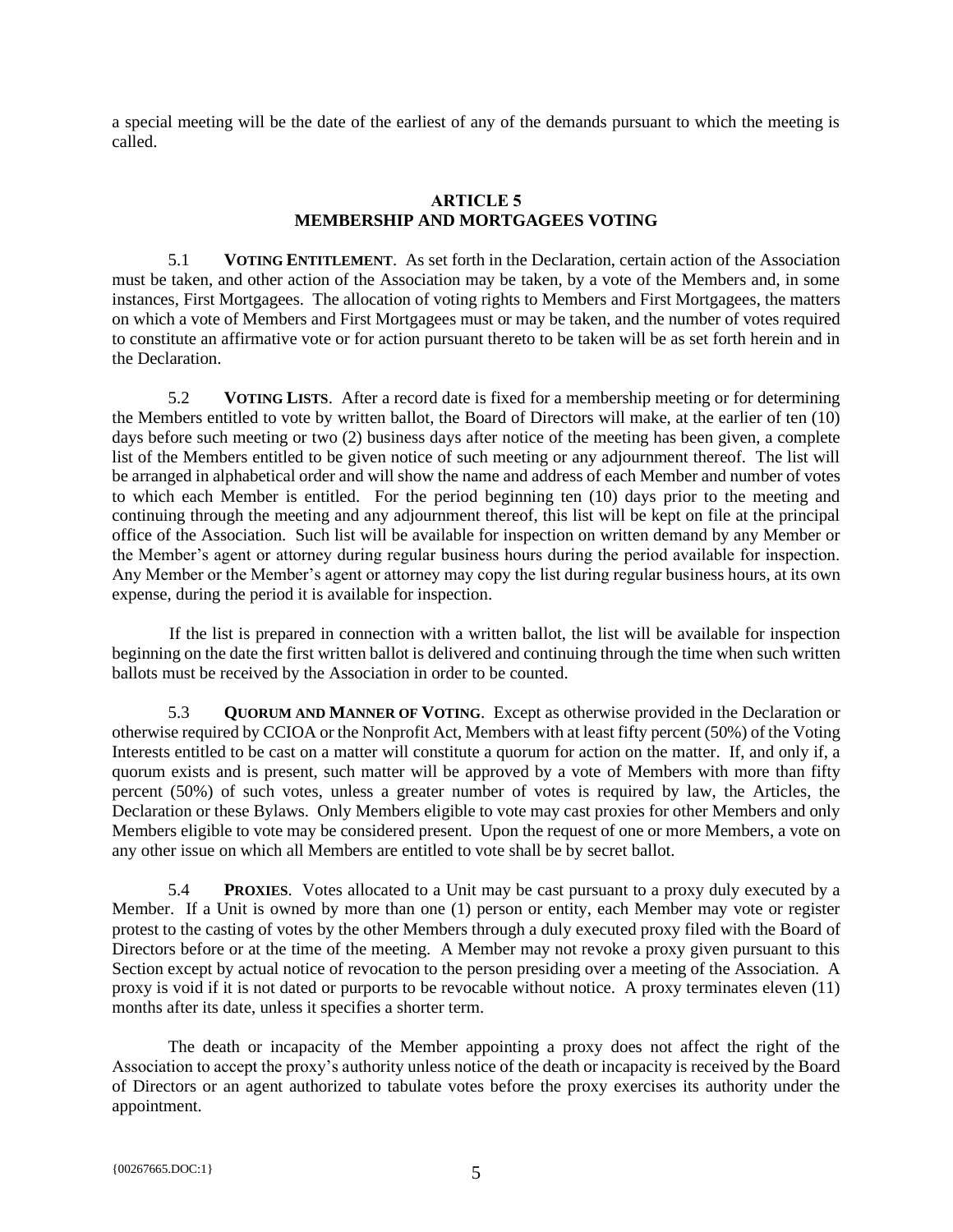The Association will not be required to recognize an appointment made irrevocable if it has received a writing revoking the appointment signed by the Member either personally or by the Member's attorney-in-fact, notwithstanding that the revocation may be a breach of an obligation of the Member to another person not to revoke the appointment.

5.5 **ASSOCIATION'S ACCEPTANCE OF VOTES**. If the name signed on a vote, consent, waiver, proxy appointment or proxy appointment revocation corresponds to the name of a Member, the Association, if acting in good faith, is entitled to accept the vote, consent, waiver, proxy appointment or proxy appointment revocation and give it effect as the act of the Member. If the name signed on a vote, consent, waiver, proxy appointment or proxy appointment revocation does not correspond to the name of the Member, the Association, if acting in good faith, is nevertheless entitled to accept the vote, consent, waiver, proxy appointment or proxy appointment revocation and to give it effect as the act of the Member if: (a) the Member is an entity and the name signed purports to be that of an officer or agent of the entity; (b) the name signed purports to be that of an administrator, executor, guardian or conservator representing the Member and, if the Association requests, evidence of fiduciary status acceptable to the Association has been presented with respect to the vote, consent, waiver, proxy appointment or proxy appointment revocation; (c) the name signed purports to be that of a receiver or trustee in bankruptcy of the Member and, if the Association requests, evidence of this status acceptable to the Association has been presented with respect to the vote, consent, waiver, proxy appointment or proxy appointment revocation; (d) the name signed purports to be that of a pledgee, beneficial owner or attorney-in-fact of the Member, and if the Association requests, evidence acceptable to the Association of the signatory's authority to sign for the Member has been presented with respect to the vote, consent, waiver, proxy appointment or proxy appointment revocation; or, (e) the acceptance of the vote, consent, waiver, proxy appointment or proxy appointment revocation is otherwise proper under rules established by the Association that are not inconsistent with this **Section** 

The Association is entitled to reject a vote, consent, waiver, proxy appointment or proxy appointment revocation if the Board of Directors or an agent authorized to tabulate votes, acting in good faith, has reasonable basis for doubt about the validity of the signature on it or about the signatory's authority to sign for the Member.

Neither the Association, the Board of Directors, nor any agent who accepts or rejects a vote, consent, waiver, proxy appointment or proxy appointment revocation in good faith and in accordance with the standards of this Section is liable in damages for the consequences of the acceptance or rejection.

<span id="page-5-0"></span>5.6 **ACTION BY WRITTEN BALLOT**. Any action, except removal of a Director as set forth in Section [6.8](#page-7-0) hereof, that may be taken at any annual, regular or special meeting of Members may be taken without a meeting if the Association delivers a written ballot to every Member entitled to vote on the matter. "Delivery" of a ballot to a Member and the return of the completed ballot shall be made by the same methods available for providing notice to a Member as set forth in Sections [4.6](#page-2-0) and [12.1.](#page-13-0) The written ballot must: (a) set forth each proposed action; and (b) provide an opportunity to vote for or against the proposed action. Approval by written ballot will only be valid when the number of votes cast by ballot equals or exceeds the quorum required to be present at a meeting authorizing the action, and the number of approvals equals or exceeds the number of votes that would be required to approve the matter at a meeting at which the total number of votes cast was the same as the number of votes cast by ballot. All solicitations for votes by written ballot must: (w) indicate the number of responses necessary to meet the quorum requirements; (x) state the percentage of approvals necessary to approve each matter other than election of Directors; (y) specify the time by which the ballot must be received by the Association in order to be counted; and (z) be accompanied by written information sufficient to permit each person voting to reach an informed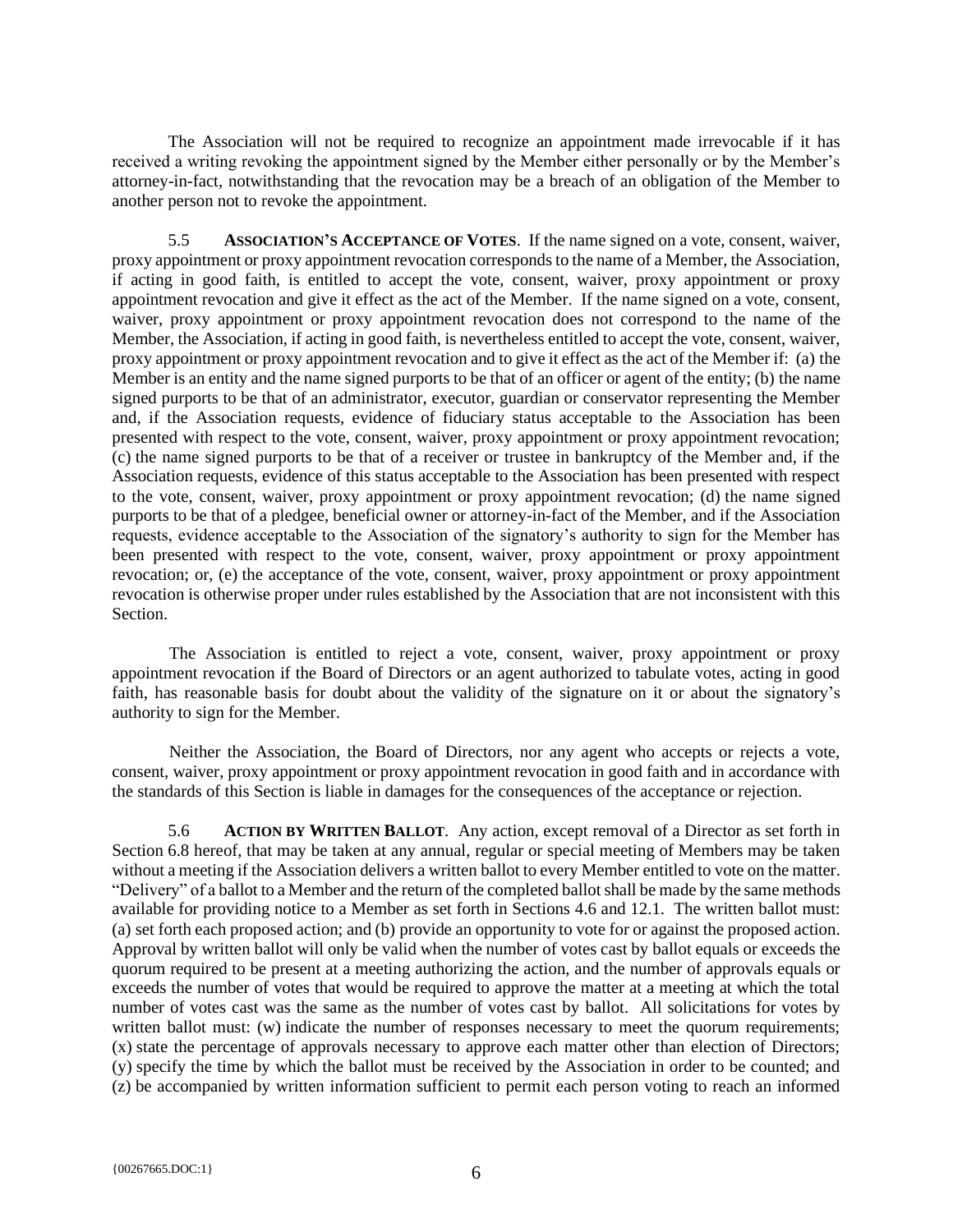decision. Written ballots may not be revoked, unless the Member casting the ballot appears in person at a meeting convened to consider any one or more of the matters on the ballot.

## **ARTICLE 6 BOARD OF DIRECTORS**

## 6.1 **QUALIFICATIONS; ELECTION; TENURE**.

(a) All Members of the Board of Directors of the Association must be natural persons. The Directors, who need not be residents of the State of Colorado, will manage the affairs of the Association. The initial number of Directors will be as set forth in Section 6.3 of the Declaration. In the case where, through removal or resignation, the total number of Directors is less than three (3), the Board will be considered properly constituted until such vacancies are filled. Subject to compliance with applicable provisions of CCIOA, the number of Directors may be increased or decreased by amendment of these Bylaws.

(b) Directors will be elected by vote of the Members in accordance with Sections 6.3 and 7.2 of the Declaration. Cumulative voting shall be allowed for the purpose of electing members of the Board of Directors as set forth in the Declaration. Directors may be elected for successive terms. A decrease in the number of Directors or in the term of office does not shorten an incumbent Director's term. Each Director shall hold office until the election and qualification of his or her successor.

6.2 **ANNUAL MEETING**. The annual meeting of the Board of Directors will be held immediately following and in the same place as the annual meeting of the Members, or on such other date and at such time and at such place in Colorado, as a majority of the Board of Directors will determine. The annual meeting of the Board of Directors will be for the purpose of electing officers of the Association and for the transaction of such other business as may come before the meeting.

6.3 **REGULAR MEETINGS**. Regular meetings of the Board of Directors will be held. The Board of Directors may provide by resolution the time and place, in Frisco, Colorado, for the holding of regular meetings.

6.4 **SPECIAL MEETINGS**. Special meetings of the Board of Directors may be called by or at the request of any Director. Special meetings will be held at the date, time and place, in Frisco, Colorado, as may be designated by the authority calling such meeting.

# 6.5 **QUORUM; VOTING**.

(a) A quorum at all meetings of the Board of Directors will consist of a majority of the Directors holding office. Less than a quorum may adjourn from time to time without further notice until a quorum is secured. The act of two-thirds of the Directors present at a meeting at which a quorum is present will be the act of the Board of Directors.

(b) A Director who is present at a meeting of the Board of Directors is deemed to have assented to all action taken unless: (i) the Director objects at the beginning of the meeting, or promptly upon arrival, to holding the meeting or transacting business at the meeting and does not thereafter vote for or assent to any action taken; (ii) the Director contemporaneously requests that the Director's dissent or abstention as to any specific action taken be entered in the minutes; or (iii) the Director causes written notice of the Director's dissent or abstention as to any specific action to be received by the presiding officer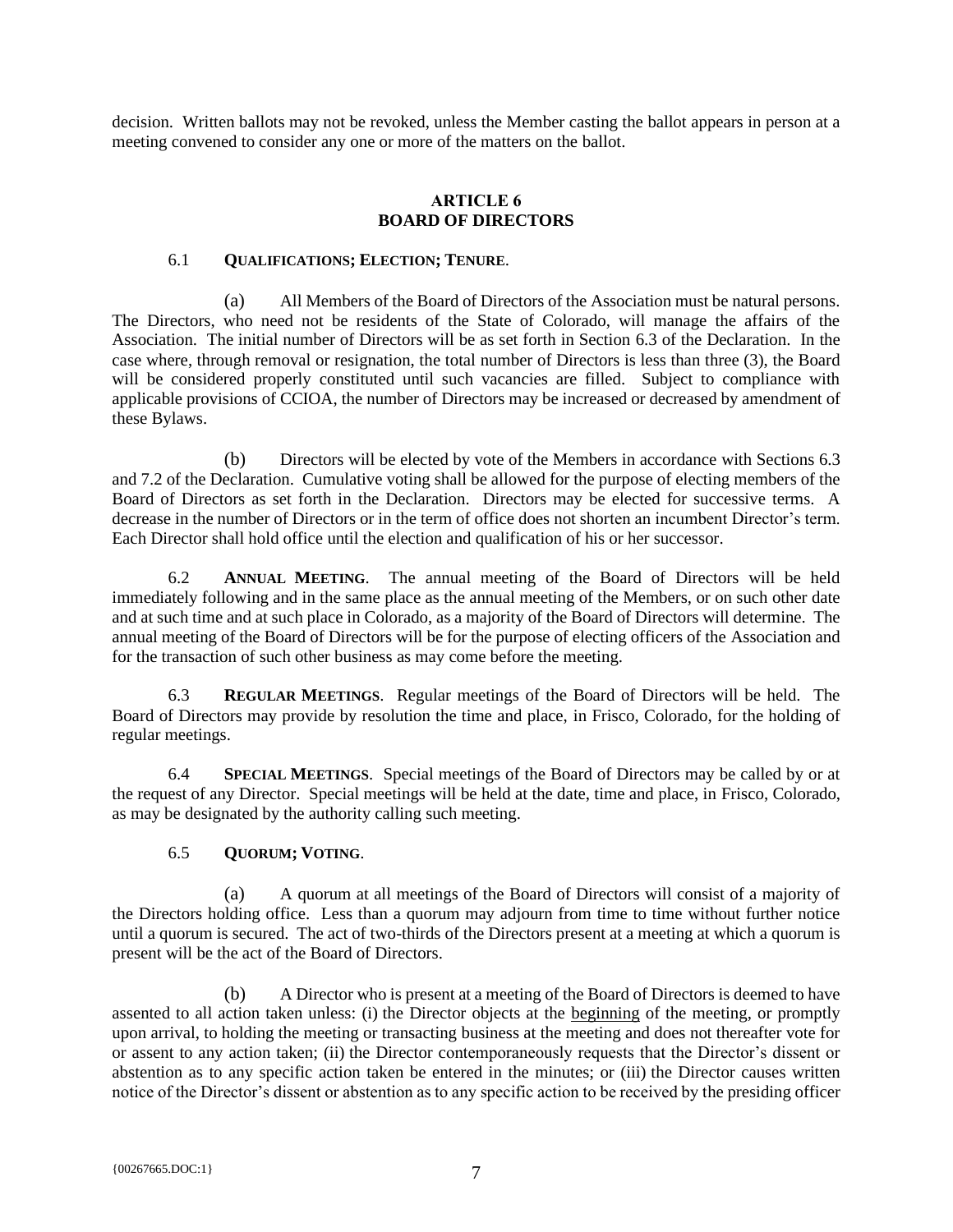of the meeting before adjournment or by the Association promptly after adjournment. The right of dissent or abstention is not available to a Director who votes in favor of the action taken.

6.6 **VACANCIES**. Except in the case of removal of a Director pursuant to Section [6.8](#page-7-0) below and as otherwise set forth in the Declaration, any vacancy in the Board of Directors will be filled by a vote of the Members of the Association in accordance with the Declaration. A Director elected or appointed to fill a vacancy will serve for the unexpired term of such person's predecessor in office and until such person's successor is duly elected and qualified. Any position on the Board of Directors to be filled by reason of an increase in the number of Directors should be filled as soon as practicable after the time such increase is authorized.

6.7 **RESIGNATION**. A Director may resign at any time by giving written notice of resignation to the Association. The resignation is effective when the notice is received by the Association unless the notice specifies a later effective date. A Director who resigns may deliver a statement to that effect to the Colorado Secretary of State.

<span id="page-7-0"></span>6.8 **REMOVAL**. Members holding sixty-seven percent (67%) or more of the Voting Interests who are present and entitled to vote at any meeting of Members may remove any Director, with or without cause; provided, however, that (i) notice that removal of one or more Directors must be given in the notice for the meeting, and (ii) the Director who is subject to removal at such a meeting must be given an opportunity to be heard. Written ballots given pursuant to Section [5.6](#page-5-0) hereof shall not be utilized for this meeting. Any provision herein to the contrary notwithstanding, Directors elected through cumulative voting may not be removed if the number of votes cast against such removal would be sufficient to elect such Director if voted cumulatively at an election for such Director.

# 6.9 **ACTION WITHOUT A MEETING**.

(a) Any action required or permitted to be taken at a meeting of the Board of Directors may be taken without a meeting if a notice is transmitted in writing to each Director (a "*Board Notice*") and by the time stated in the Board Notice, each Director: (i) votes in writing in favor of such action; or (ii) (A) votes in writing against such action, abstains in writing from voting or fails to respond to vote; and (B) fails to demand in writing that action not be taken without a meeting.

(b) The Board Notice must: (i) set forth each proposed action to be taken; (ii) the time by which a Director must respond; (iii) that failure to respond by the time stated in the notice will have the same effect as abstaining in writing and failing to demand that action not be taken without a meeting; and (iv) any other matters that the Association determines to include.

(c) Action taken without a meeting will only be valid at the end of the time provided in the Board Notice if (i) the affirmative votes in writing for such action received by the Association and not revoked equal or exceed the minimum number of votes that would be necessary to take such action at a meeting at which all of the Directors were present and voted; and (ii) the Association has not received a written demand by a Director that such action not be taken without a meeting (other than a demand that has been properly revoked).

(d) A Director who has voted, abstained, or demanded action not be taken without a meeting in writing may revoke such vote, abstention, or demand by delivering a written revocation of such action to the Association by the time stated in the Board Notice.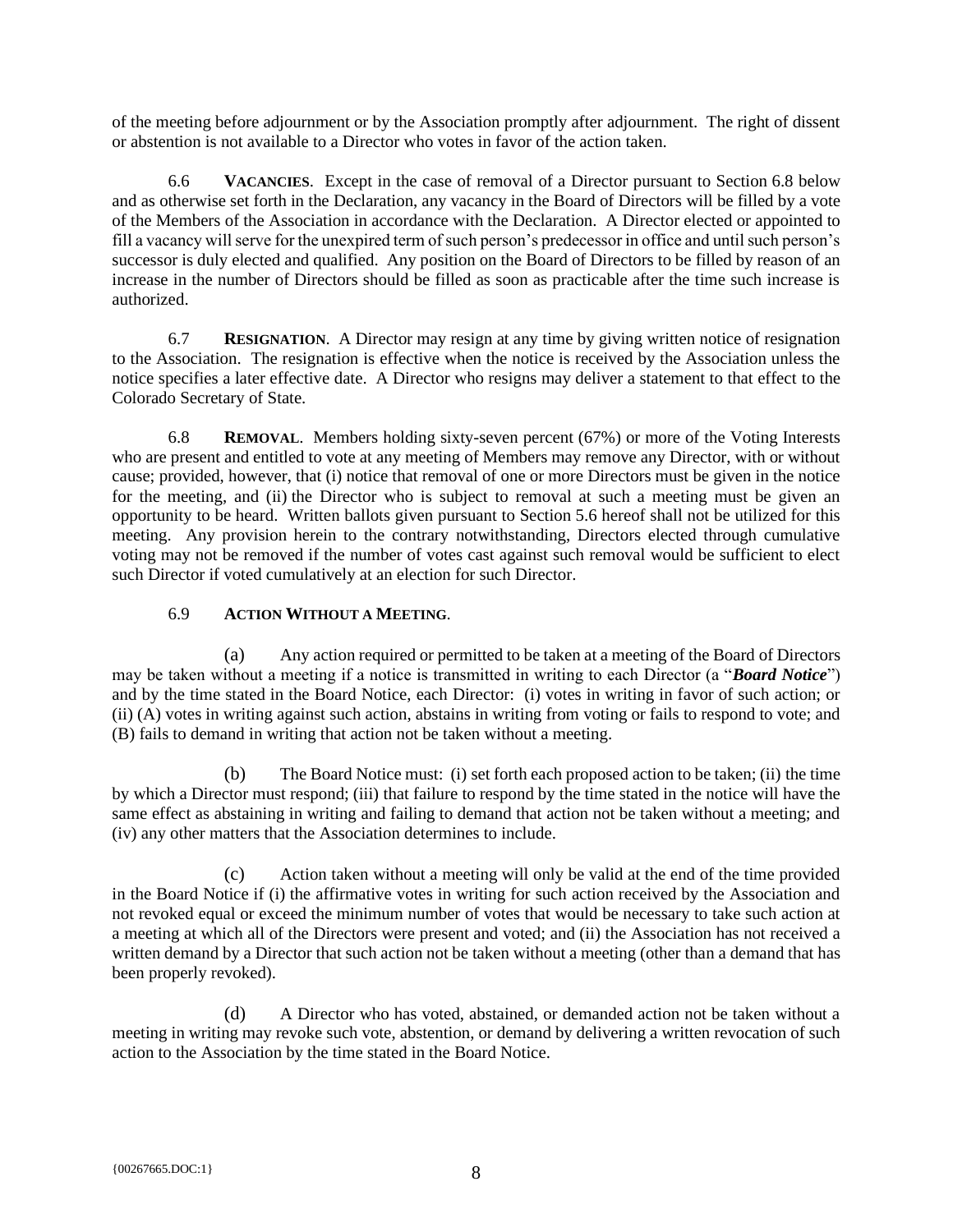(e) Unless the Board Notice provides for a different effective date, action taken pursuant to this Section shall be effective at the end of the time stated in the Board Notice.

(f) A written response by a Director under this Section shall include the identity of the Director, the vote, abstention, demand, or revocation of the Director, and the proposed action to which such vote, abstention, demand, or revocation relates.

(g) All communications under this Section may be transmitted or received by the Association by electronically transmitted facsimile, e-mail, or other form of wire or wireless communication. All such actions will have the same effect as action taken at a meeting, and shall be filed with the minutes of the meetings of the Board of Directors.

6.10 **COMPENSATION**. No Director may receive any compensation for serving in such office, provided that the Association may reimburse any Director for reasonable expenses incurred in connection with service on the Board upon approval of two-thirds of the other Directors. Nothing herein shall prohibit the Association from compensating a Director or any entity with which a Director is affiliated for services or supplies furnished to the Association in a capacity other than as a Director pursuant to a contract or agreement with the Association, provided that such Director's interest was made known to the Board prior to entering into such contract and such contract was approved.

6.11 **NOTICE**. Notice of the date, time and place of any special meeting must be given to each Director at least three (3) days' prior to the meeting by written notice either personally delivered or mailed to each Director at the Director's business. Notice will be deemed given and effective when personally delivered or, if mailed, on the earlier of: (a) three (3) business days after such notice is deposited in the United States mail, properly addressed, with first class postage prepaid; or (b) the date shown on the return receipt, if mailed by registered or certified mail return receipt requested, provided that the return receipt is signed by the Director to whom the notice is addressed.

6.12 **WAIVER OF NOTICE**. A Director may waive notice of a meeting before or after the time and date of the meeting by a writing signed by such Director. Such waiver should be delivered to the Association for filing with the corporate records, but such delivery and filing will not be conditions to the effectiveness of the waiver. Further, a Director's attendance at or participation in a meeting waives any required notice to the Director of the meeting unless at the beginning of the meeting, or promptly upon the Director's later arrival, the Director objects to holding the meeting or transacting business at the meeting because of lack of notice or defective notice and does not thereafter vote for or assent to action taken at the meeting. Neither the business to be transacted at, nor the purpose of, any regular or special meeting of the Board of Directors need be specified in the notice or waiver of notice of such meeting. If all Directors are present at any meeting, no notice shall be required and any business may be transacted at such meeting.

6.13 **TYPES OF COMMUNICATION IN LIEU OF ATTENDANCE**. Any or all of the Directors may participate in an annual, regular or special meeting by, or the meeting may be conducted through the use of, an electronic or telephonic communication method whereby the Director may be heard by the other Directors and may hear the deliberations of the other Directors on any matter properly brought before the Directors; or by participating in "real time" e-mail communication in which all Directors are participating in this form of communication. The vote of such Director shall be counted and the presence noted as if that Director was present in person on that particular matter.

6.14 **STANDARD OF CONDUCT FOR DIRECTORS**. Each Director must perform his duties as a Director in good faith, in a manner the Director reasonably believes to be in the best interests of the Association, and with the care an ordinarily prudent person in a like position would exercise under similar circumstances. In the performance of his duties, a Director will be entitled to rely on information, opinions,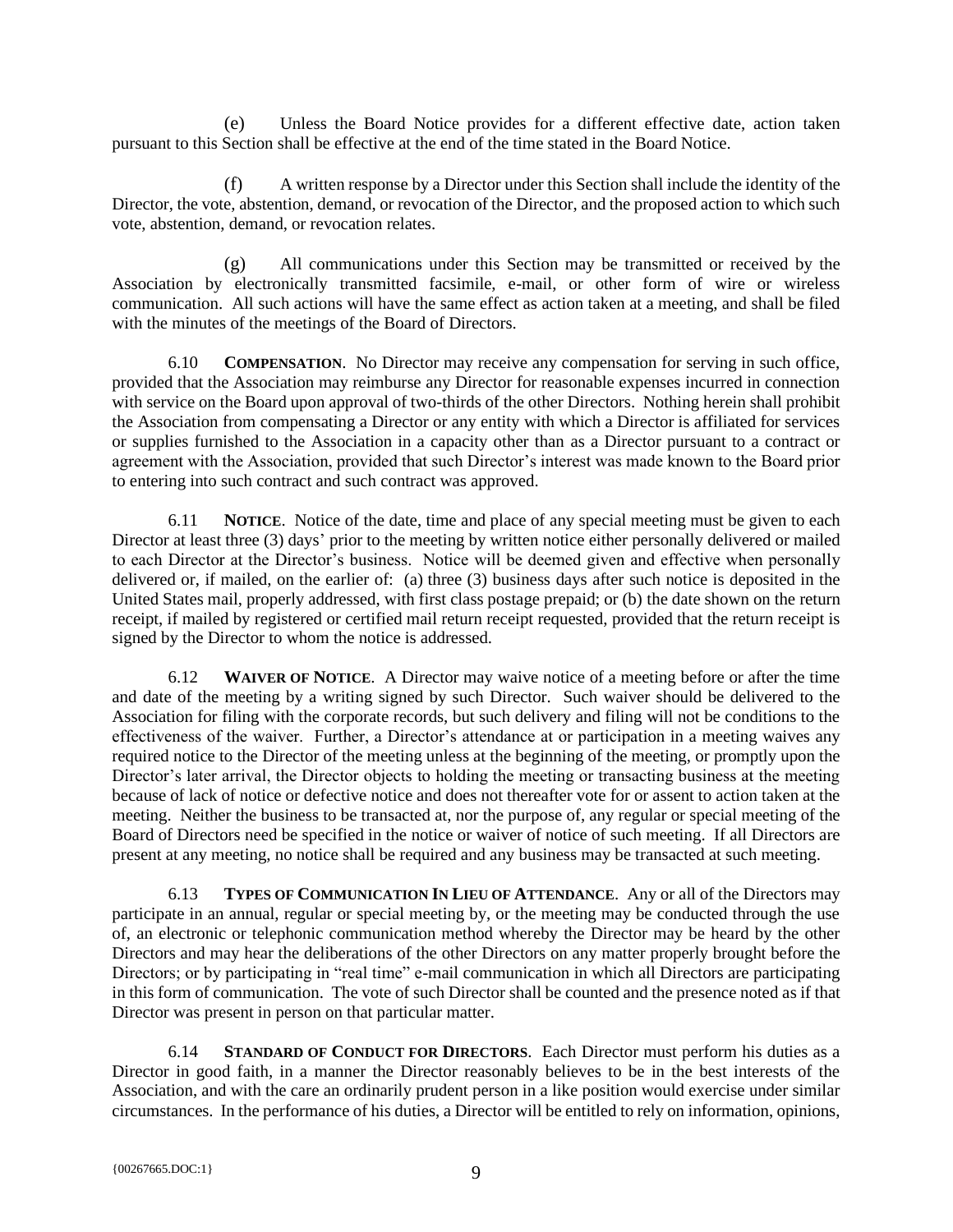reports or statements, including financial statements and other financial data, in each case prepared or presented by the persons designated below. However, a Director will not be considered to be acting in good faith if the Director has knowledge concerning the matter in question that would cause such reliance to be unwarranted. A Director will not be liable to the Association or its Members for any action the Director takes or omits to take as a Director if, in connection with such action or omission, the Director performs his duties in compliance with this Section. A Director will not be deemed to be a trustee with respect to the Association or with respect to any property held or administered by the Association.

The designated persons on whom a Director is entitled to rely are: (i) one or more employees of the Association whom the Director or officer reasonably believes to be reliable and competent in the matters presented; or (ii) legal counsel, a public accountant, or other person as to matters that the Director reasonably believes to be within such person's professional or expert competence.

# **ARTICLE 7 OFFICERS AND AGENTS AND EMPLOYEES**

7.1 **GENERAL**. The initial officers of the Association will be a President, a Secretary and a Treasurer. The officers will be appointed by the Directors and will initially be comprised of Directors. In addition, the Board of Directors may by resolution delegate any or all of its powers to a managing agent, provided that such delegation will not relieve the Board of Directors or the Association of any liabilities or obligations of the Board or the Association, including any liabilities or obligations arising under the Declaration, the Articles, these Bylaws, the rules and regulations, if any, or CCIOA. The Board of Directors may also appoint such additional officers, assistant officers, committees and agents, including Vice Presidents, Assistant Secretaries and Assistant Treasurers, as they may consider necessary or advisable, who need not be Directors and who will be chosen in such manner and hold their offices for such terms and have such authority and duties as from time to time may be determined by the Board of Directors. One person may hold two offices, except that no person may simultaneously hold the offices of President and Secretary. In all cases where the duties of any officer, agent or employee are not prescribed by the Bylaws or by the Board of Directors, such officer, agent or employee will follow the orders and instructions of the President. The Board may also engage other employees and agents as it deems necessary.

**ELECTION**. The officers of the Association shall be elected annually by the Board of Directors at the organizational meeting of each new Board.

7.3 **RESIGNATION AND REMOVAL OF OFFICERS**. Upon an affirmative vote of a majority of the Directors, any officer may be removed, either with or without cause, and his or her successor elected at any regular meeting of the Board of Directors, or at any special meeting of the Board of Directors called for such purpose. Any officer may resign at any time by giving written notice to the President or Secretary.

7.4 **VACANCIES**. A vacancy in any office, however occurring, may be filled by an affirmative vote of a majority of the Directors for the unexpired portion of the term.

7.5 **PRESIDENT**. The President will be the chief executive officer of the Association. He or she will preside at all meetings of the Members of the Association and of the Board of Directors. He or she will have all of the general powers and duties that are incident to the office of president of a nonprofit corporation organized under the laws of the State of Colorado. In addition, if required by the Declaration, following authorization or approval of the particular amendment as applicable, the President may prepare, execute, certify and record amendments to the Declaration on behalf of the Association.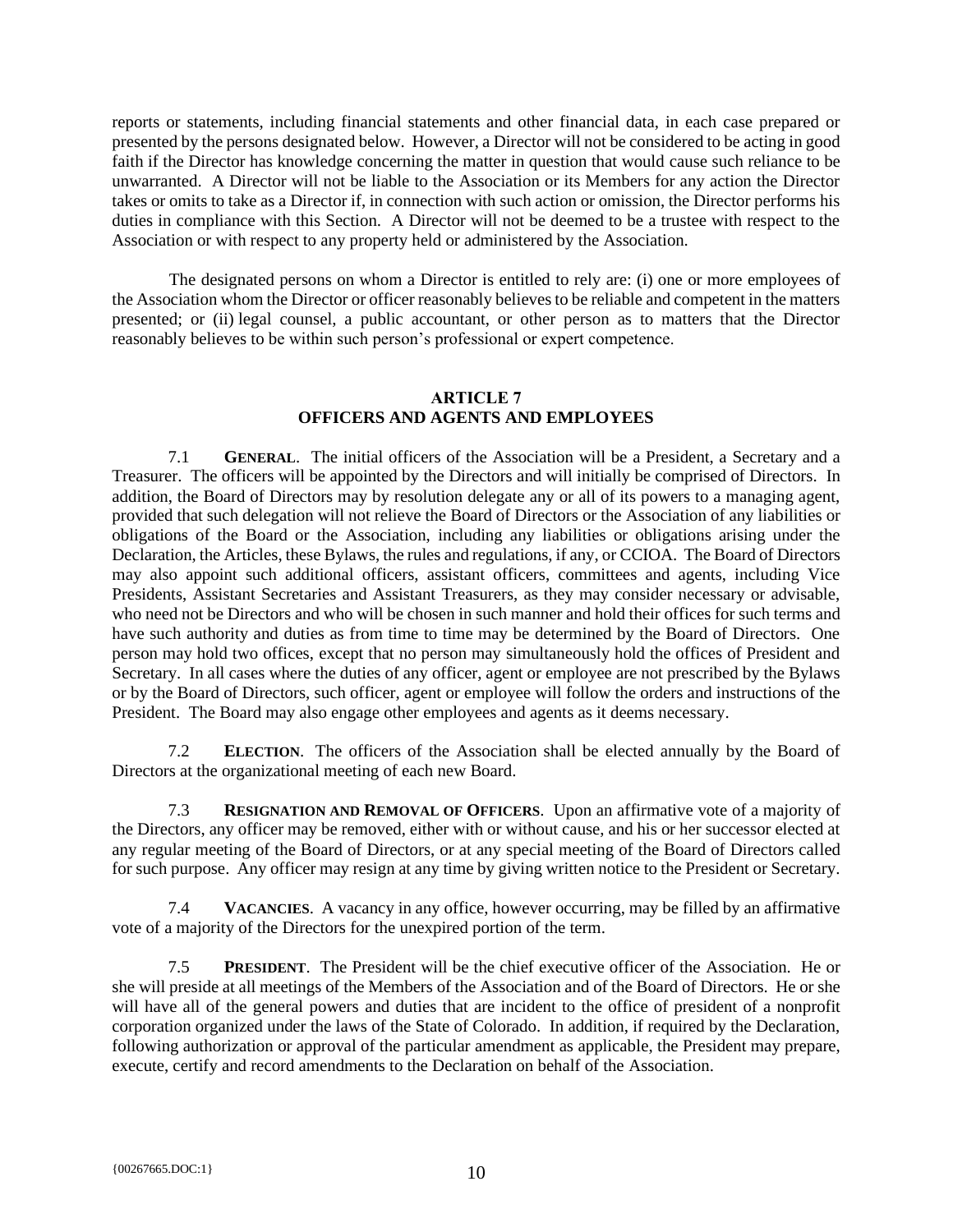7.6 **VICE PRESIDENTS**. The Vice Presidents, if any, will assist the President and will perform such duties as may be assigned to them by the President or by the Board of Directors. In the absence of the President, the Vice President designated by the Board of Directors or if there is no such designation, designated in writing by the President, will have the powers and perform the duties of the President. If no such designation has been be made, all Vice Presidents may exercise such powers and perform such duties.

7.7 **SECRETARY**. The Secretary will keep the minutes of the proceedings of the Members and the Board of Directors. He or she will see that all notices are duly given in accordance with the provisions of these Bylaws, the Declaration and as required by law. He or she will be custodian of the corporate records and of the seal of the Association and affix the seal to all documents when authorized by the Board of Directors. He or she will keep at its registered office or principal place of business within or outside Colorado a record containing the names and registered addresses of all Members, the designation of the Unit owned by each Member, and the name and address of each First Mortgagee. He or she will, in general, perform all duties incident to the office of Secretary and such other duties as from time to time may be assigned to him or her by the President or by the Board of Directors. Assistant Secretaries, if any, will have the same duties and powers, subject to supervision by the Secretary.

7.8 **TREASURER**. The Treasurer will be the principal financial officer of the Association and will have the care and custody of all funds, securities, evidences of indebtedness and other personal property of the Association and will deposit the same in accordance with the instructions of the Board of Directors. He or she will receive and give receipts for monies paid in on account of the Association, and will pay out of the funds on hand all bills, payrolls and other just debts of the Association of whatever nature upon maturity. He or she will perform all other duties incident to the office of the Treasurer and, upon request of the Board of Directors, will make such reports to it as may be required at any time. He or she will, if required by the Board of Directors or by law, give the Association a bond in such sums and with such sureties as may be satisfactory to the Board of Directors, conditioned upon the faithful performance of his or her duties and for the restoration to the Association of all books, papers, vouchers, money and other property of whatever kind in his or her possession or under his or her control belonging to the Association. He or she will have such other powers and perform such other duties as may be from time to time prescribed by the Board of Directors or the President. Assistant Treasurers, if any, will have the same powers and duties, subject to the supervision of the Treasurer.

# **ARTICLE 8 CORPORATE DOCUMENTS AND RECORDS**

8.1 **CORPORATE RECORDS**. The Association must keep as permanent records current copies of the Articles and these Bylaws and the books, records and financial statements of the Association as required by the Nonprofit Act and CCIOA.

8.2 **INSPECTION AND COPYING OF CORPORATE RECORDS**. The Association will make available for inspection, upon request, during normal business hours or under other reasonable circumstances, to Member and to their mortgagees, any such records. The Association may charge a reasonable fee for copying such materials.

8.3 **AUDITS AND REVIEWS**. The Association shall maintain financial records as required by CCIOA. The cost of any audit or review shall be a Common Expense unless otherwise provided in the Declaration.

8.4 **STATEMENTS OF UNPAID ASSESSMENTS**. The treasurer, assistant treasurer, a managing agent employed by the Association or, in their absence, any officer having access to the books and records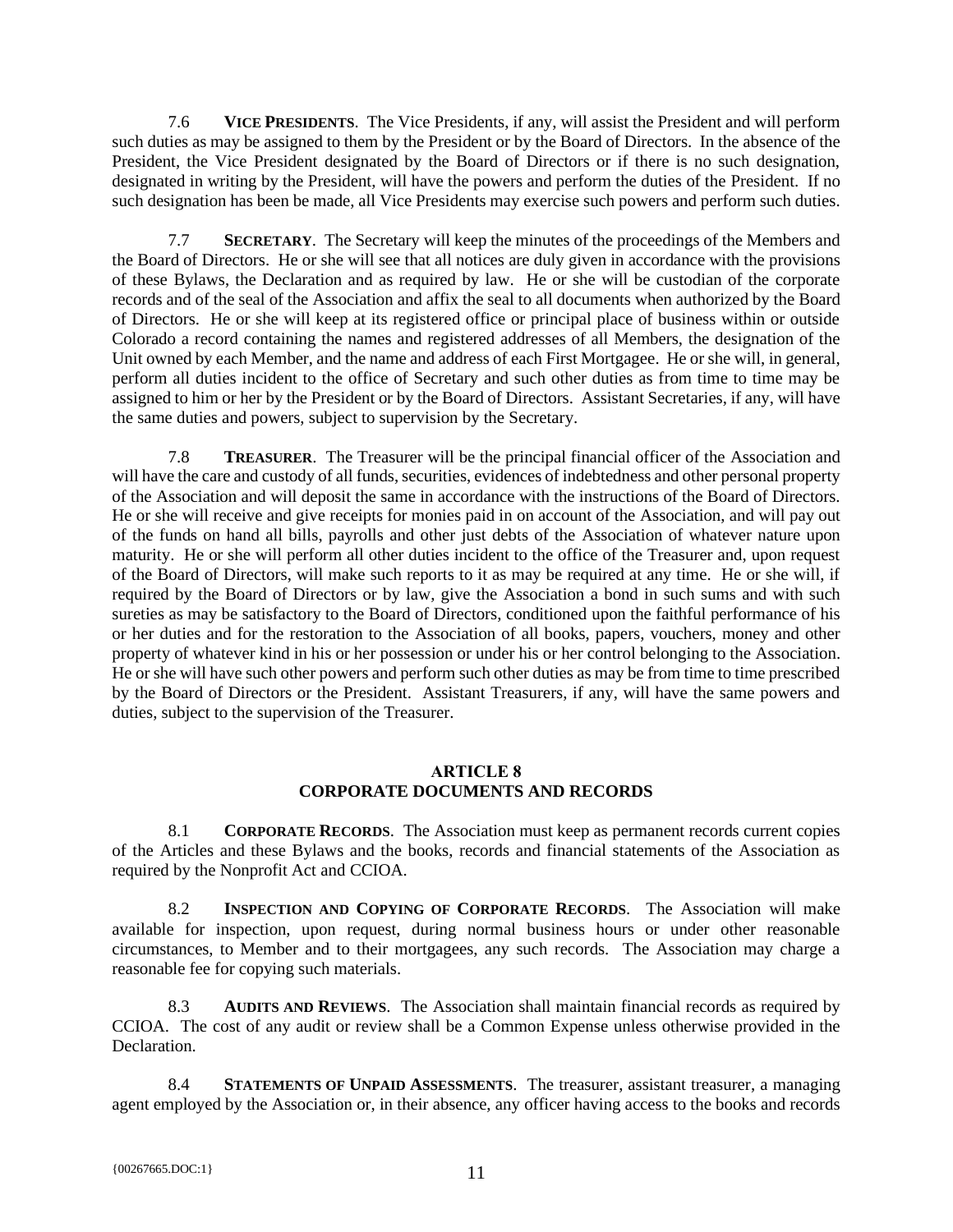of the Association may prepare, certify and execute statements of unpaid Assessments in accordance with Section 316 of CCIOA. The amount of the fee for preparing statements of unpaid Assessments and the time of payment shall be established by resolution of the Board of Directors. Any unpaid fees may be assessed as a Default Assessment against the Unit for which the certificate or statement is furnished.

#### **ARTICLE 9**

# **CONTRACTS, LOAN, DEPOSITS AND INVESTMENTS**

9.1 **CONTRACTS**. So long as consistent herewith, the Declaration and CCIOA, the Board of Directors may enter into any contract or execute and deliver any instrument in the name of and on behalf of the Association. The Board of Directors may delegate this authority to a managing agent, and such authority may be general or confined to specific instances.

9.2 **LOANS**. No loans will be contracted for on behalf of the Association and no evidence of indebtedness may be issued in the name of the Association unless authorized by a resolution of the Board of Directors. No loan will be made to any Director of the Association.

9.3 **DEPOSITS**. All funds of the Association not otherwise employed will be deposited from time to time to the credit of the Association in such banks, financial institutions, or other custodians as the Board of Directors may select.

9.4 **INVESTMENT MANAGERS**. The Board of Directors will have the authority to designate any bank, trust company, brokerage firm, or investment advisor to manage the assets and the investment of the assets of the Association.

#### **ARTICLE 10 INDEMNIFICATION**

<span id="page-11-0"></span>10.1 **ACTIONS OTHER THAN BY OR IN THE RIGHT OF THE ASSOCIATION**. The Association shall indemnify any person who was or is a party, or is threatened to be made a party to any threatened, pending or completed action, suit or proceeding, whether civil, criminal, administrative or investigative (other than an action by or in the right of the Association) by reason of the fact that he or she is or was a member of the Board of Directors or officer of the Association, who is or was serving at the request of the Association in such capacity, against expenses (including expert witness fees, attorneys' fees and costs) judgments, fines, amounts paid in settlement actually and reasonably incurred by him or her in connection with such action, suit or proceeding, if he or she acted in good faith and in a manner that such individual reasonably believed to be in the best interests of the Association, and, with respect to any criminal action or proceeding, had no reasonable cause to believe his or her conduct was unlawful. Determination of any action, suit or proceeding by judgment, order, settlement or conviction, or upon a plea of *nolo contendere* or its equivalent, shall not of itself create a presumption that the person did not act in good faith and in a manner he or she reasonably believed to be in the best interests of the Association and, with respect to any criminal action or proceeding, had reasonable cause to believe his or her conduct was unlawful. Such liability shall be satisfied within 30 days after request therefor if there exists adequate operating funds but, if not, the funds shall be raised by a Special Assessment of the Members as quickly as possible, without the need of the Members' approval.

<span id="page-11-1"></span>10.2 **ACTIONS BY OR IN THE RIGHT OF THE ASSOCIATION**. The Association shall indemnify any person who was or is a party or who is threatened to be made a party to any threatened, pending or completed action or suit by or in the right of the Association to procure judgment in its favor by reason of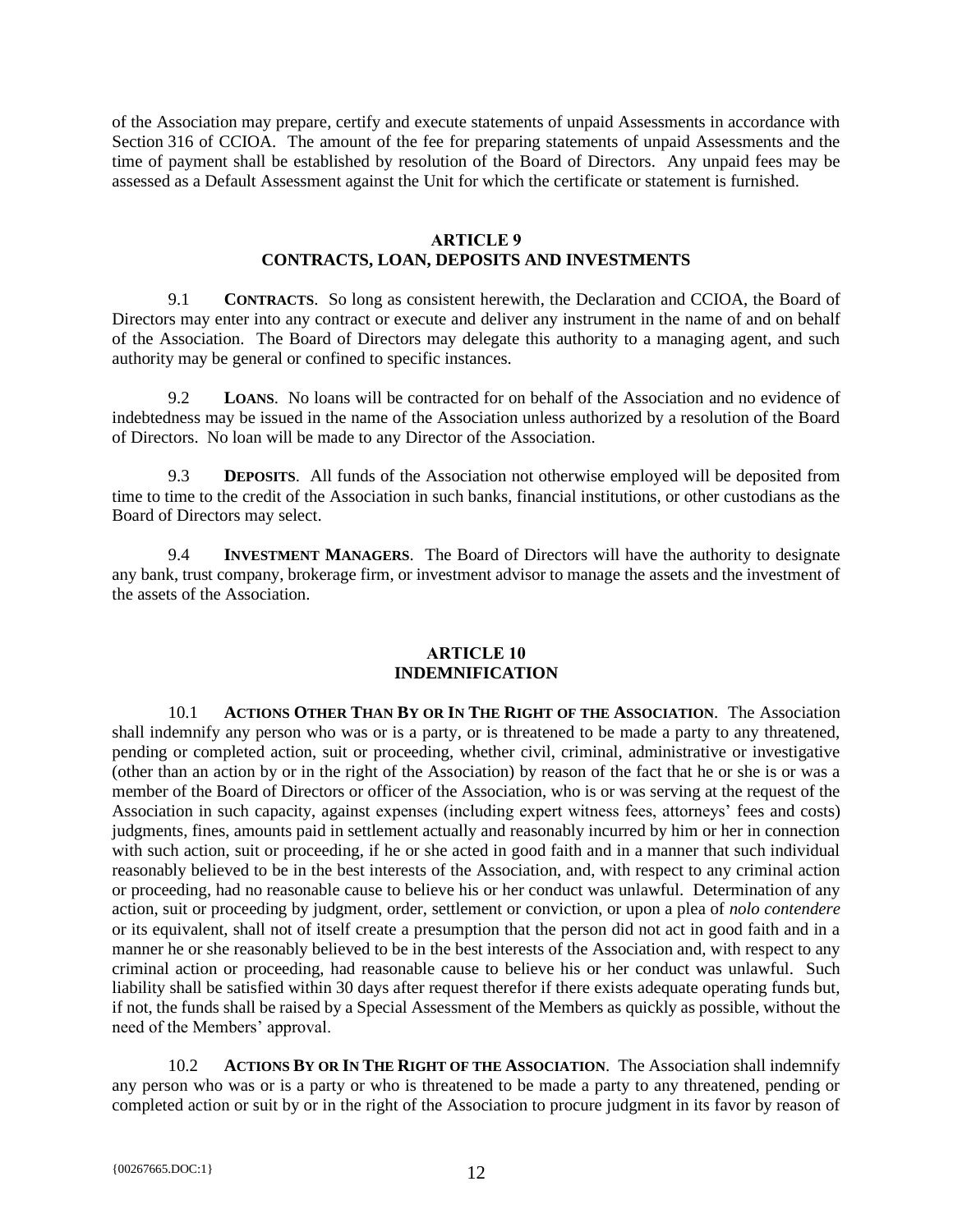the fact that such person is or was a member of the Board of Directors or officer of the Association or is or was serving at the request of the Association in such capacity, against expenses (including expert witness fees, attorneys' fees and costs) actually and reasonably incurred by him or her in connection with the defense or settlement of such action or suit if such person acted in good faith and in a manner that he or she reasonably believed to be in the best interests of the Association; but no indemnification shall be made in respect of any claim, issue or matter as to which such person has been adjudged to be liable in the performance of his or her duty in the Association unless, and to the extent that the court in which such action or suit was brought determines upon application that, despite the adjudication of liability, but in view of all circumstances of the case, such person is fairly and reasonably entitled to indemnification for such expenses if such court deems proper.

<span id="page-12-0"></span>10.3 **SUCCESSFUL ON THE MERITS**. To the extent that a Director or any managing agent, officer, project manager, employee, fiduciary or agent of the Association has been wholly successful on the merits in defense of any action, suit or proceeding referred to in Sections [10.1](#page-11-0) or [10.2](#page-11-1) of this Article, or in defense of any claim, issue or matter therein, such person shall be indemnified against expenses (including expert witness fees, attorneys' fees and costs) actually and reasonably incurred by him or her in connection therewith.

10.4 **DETERMINATION REQUIRED**. Any indemnification under Sections [10.1](#page-11-0) or [10.2](#page-11-1) of this Article (unless ordered by a court) and as distinguished from Section [10.3,](#page-12-0) shall be made by the Association only as authorized by the specific case upon a determination that indemnification of the Director or officer is proper in the circumstances because such individual has met the applicable standard of conduct set forth in Sections [10.1](#page-11-0) or [10.2](#page-11-1) above. Such determination shall be made by the Board of Directors by majority vote of a quorum consisting of those Directors who were not parties to such action, suit or proceeding or, if a majority of disinterested Directors so directs, by independent legal counsel or by Members entitled to vote thereon. Such determination shall be reasonable, based on substantial evidence of record, and supported by a written opinion. The Board of Directors shall provide a copy of its written opinion to the officer or Director seeking indemnification upon request.

<span id="page-12-1"></span>10.5 **PAYMENT IN ADVANCE OF FINAL DISPOSITION**. The Association shall pay for or reimburse the reasonable expenses incurred by a former or current Director or officer who is a party to a proceeding in advance of final disposition of the proceeding if (i) the Director or officer furnishes to the Association a written affirmation of the Director's or officer's good faith belief that he or she has met the standard of conduct described in Sections [10.1](#page-11-0) or [10.2;](#page-11-1) (ii) the Director or officer furnishes to the Association a written understanding, executed personally or on the Director's or officer's behalf, to repay the advance if it is ultimately determined that the Director or officer did not meet the standard of conduct; and (iii) a determination is made that the facts then known to those making the determination would not preclude indemnification under this Article. The undertaking required in this Section [10.5](#page-12-1) shall be an unlimited general obligation of the Board of Directors, but need not be accepted by the subject Director or officer or may be accepted without reference to financial ability to make repayment.

10.6 **NO LIMITATION OF RIGHTS**. The indemnification provided by this Article shall not be deemed exclusive of nor a limitation upon any other rights to which those indemnified may be entitle under any bylaw, agreement, vote of the Members or disinterested Directors or otherwise, nor by any rights that are granted pursuant to the Nonprofit Act and CCIOA. Upon a vote of the Board of Directors, the Association may also indemnify a Member appointed by the Board to serve on a committee (when such committee member is not also a Director) upon such terms and conditions as the Board of Directors shall deem just and reasonable.

10.7 **DIRECTORS AND OFFICERS INSURANCE**. The Association shall purchase and maintain insurance on behalf of any person who is or was a member of the Board of Directors or an officer of the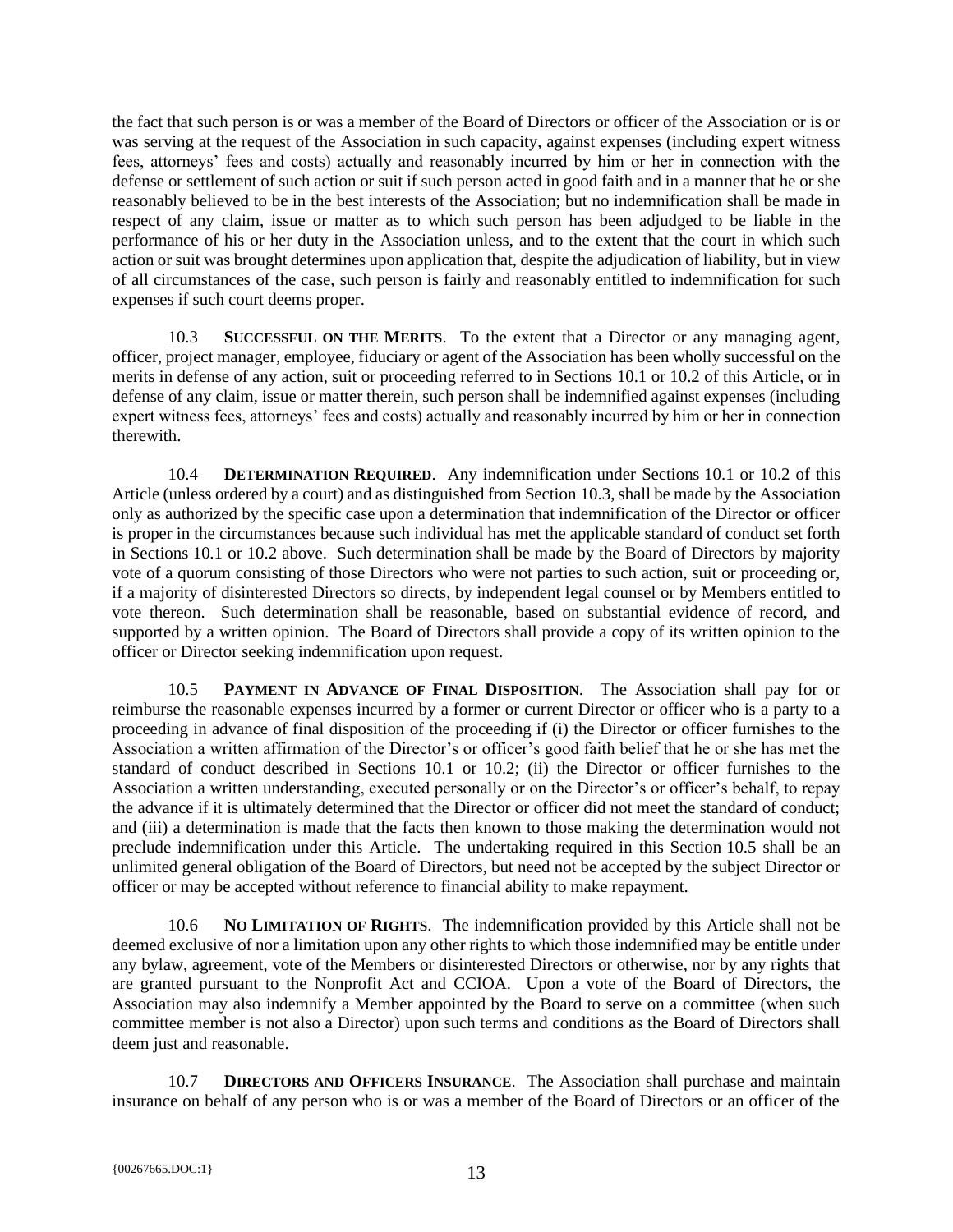Association against any liability asserted against him or her and incurred by such individual in any such capacity or arising out of his or her status as such, whether or not the Association would have the power to indemnify such individual against such liability under the provisions of this Article 10.

## **ARTICLE 11 AMENDMENTS**

These Bylaws may be amended by a vote of a majority of a quorum of the Board at a regular or special meeting of the Board. These Bylaws may be amended at any regular meeting of the Members or at any special meeting called for the purpose of amending the Bylaws, by the affirmative vote of a majority of a quorum of Members present at the meeting in person or represented by proxy and eligible to vote. Any amendment shall be binding upon every Member. Any provision of these Bylaws adopted at a regular or special meeting of the Members may thereafter only be amended at a regular or special meeting of the Members. No amendment shall serve to (a) shorten the term of any member of the Board, (b) conflict with CCIOA, the Articles or any provision in the Declaration, or (c) delete any provision that must be contained in these Bylaws under the terms of CCIOA or the Declaration.

# **ARTICLE 12 METHOD OF NOTICE AND HEARINGS**

## 12.1 **METHOD OF NOTICE**.

<span id="page-13-0"></span>(a) Any notice to a Member by the Association or by another Member will be sufficiently given if in writing and hand delivered, sent by facsimile transmission, or sent by certified U.S. mail, postage prepaid (provided that if a notice is sent by facsimile transmission, a copy shall be mailed by certified mail no later than the next business day), at the address registered with the Association as provided in Section 24.13 of the Declaration.

(b) All notices, demands or other notices intended to be served upon the Association or the Board of Directors of the Association will be sent by one of the methods described in Section [13.4](#page-14-0) below.

12.2 **HEARINGS**. Before the Board of Directors may suspend a Member's voting rights, levy an individual Assessment upon a Member or impose a fine upon a Member (other than late fees and default interest charged and collected pursuant to the Association's Policies), as set forth in the Declaration, the Board of Directors must provide the Member with notice of the proposed action and the opportunity for a hearing. The Member must be given not less than fifteen days prior written notice of the proposed action and the reasons therefor. The Member must have an opportunity to be heard, orally or in writing, by the Board of Directors not less than five days before the effective date of action.

## **ARTICLE 13 MISCELLANEOUS**

13.1 **FISCAL YEAR**. The fiscal year of the Association will be determined by the Board of Directors.

13.2 **GENDER**. The masculine gender is used in these Bylaws as a matter of convenience only and will be interpreted to include the feminine and neuter genders as the circumstances indicate.